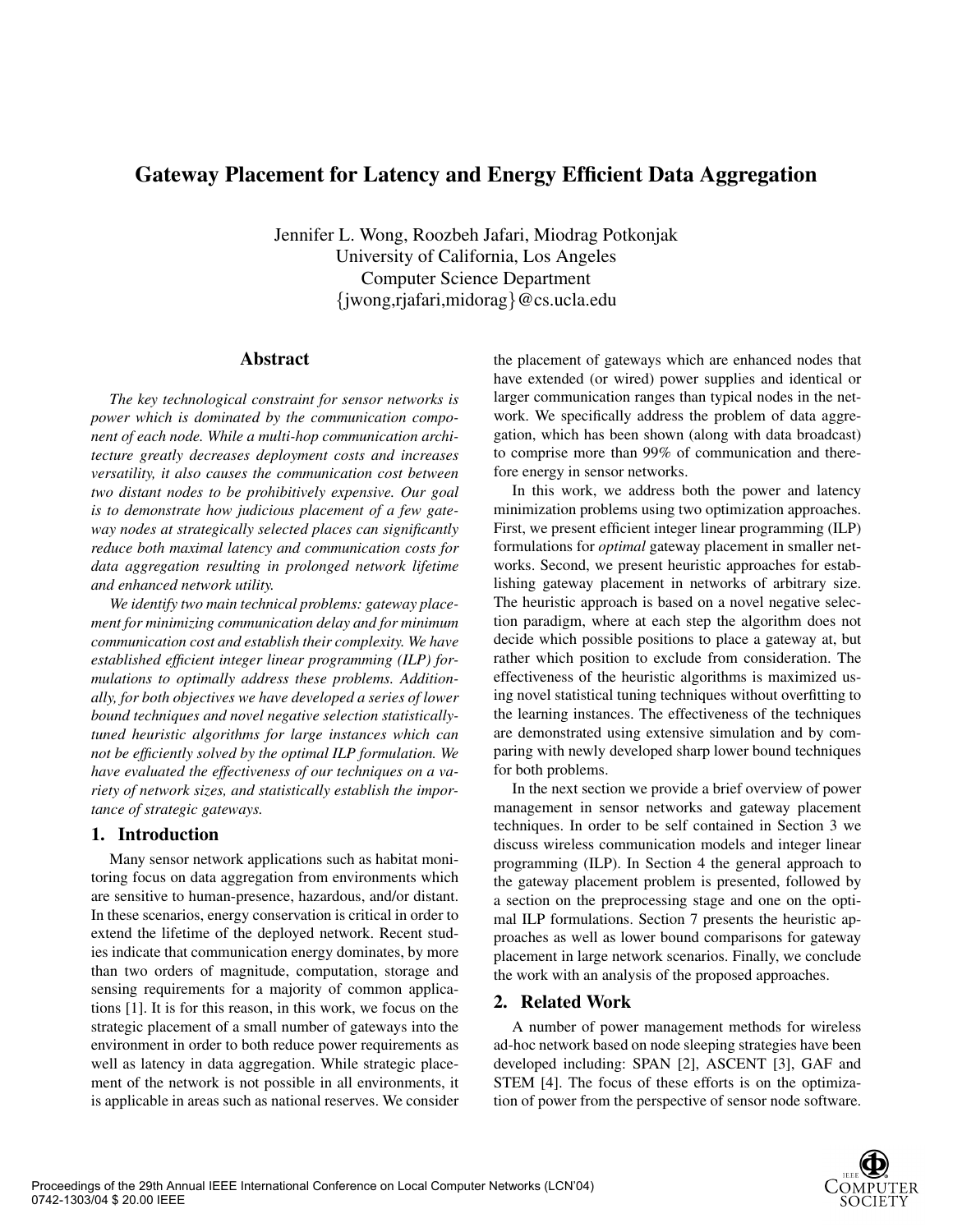This work addresses the problem from the perspective of efficient deployment of infrastructure in order to achieve power savings. Note that these two efforts are disjoint and complementary and can be applied in conjunction.

The notion of strategically placing infrastructure to optimize cost is often referred to as the facilities location problem in graph theory. The first work to propose the use of gateways for cellular relay stations was [5]. To the best of our knowledge, the first reference which discuss the role of gateways or wired infrastructure in wireless ad-hoc networks is [6]. The key difference between this work and their research is that they propose a heuristic algorithm, and more importantly their goal is to more efficiently use pre-placed gateways, instead of optimizing the positioning of the gateways in order to minimize power consumption.

Hwang et al [7] address the problem of infrastructure or gateways in wireless networks from the perspective of the design architecture of the gateways in order to provide efficient data querying in the network. This work focuses on a 3-level hierarchical cluster of the network, while the goal here is to efficiently determine gateway positions in order to optimize both communication delay and cost.

### **3. Preliminaries**

The delay in multi-hop networks is mainly a function of the number of communication hops, mainly because transmission is done almost at the speed of light and the main overhead is in the processing of each message at each node. Therefore, if one wants to minimize latency, the key is to minimize the number of hops from source to destination. While increasing the power level of each radio does increase transmission rate, it is not a practical solution due to the reduction in overall available bandwidth and increased power consumption [8]. The energy consumption in wireless adhoc networks is dominated by the radio. Therefore, the goal is to keep the radio in a low power (sleep) mode as long as possible. The most effective way to achieve this is to reduce the number of hops that each message must travel and therefore to reduce the number of radios in active modes [1].

There are several communication models in wireless networks: one-to-all, one-to-one [9], and variable angular range model. In this work, we will use a one-to-all model for simulation. In this model, the mobile nodes use omnidirectional antennas and the area to which a node can communicate is a disk centered at the node [10].

Integer linear programming (ILP) is used to specify problems where a function has to be maximized or minimized and the variables are constrained by inequality and equality constraints and/or integral restrictions on either a subset or all the variables. The objective function (OF) and the inequality or equality constraints are all linear.

 $Y = MAX(Cx)$   $Ax \geq B$  (1) In the remainder of this work, we will specify the ILP problem in the following way. Eq. 1 specifies the objective function for the problem where we define  $x = \{x_1, \dots, x_n\}$ as 0-1 variables and  $C$  as a constant vector. The constraints of the problem can be formulated in matrix form as shown in Eq. 1, where  $B$  is a constant vector. We will denote a positive identity vector as  $I$ . In the remainder of the paper, we will use uppercase letter representation to specify constant matrices or values, and lowercase to represent variables.

## **4. Generic Approach Flow**

In this Section, we define the process used to address the gateway placement problem. The process has three stages: preprocessing, algorithm, and postprocessing. In the preprocessing stage we assume we are given a network of deployed wireless nodes, positions and communication range known. While in the remainder of this work we will assume that the communication range for all nodes in the network is uniform and circular, this assumption is not necessary for either the ILP or heuristic approaches. The connectivity matrix of the sensor nodes in the network and a well specified communication range of the gateway nodes are required.

The two main tasks in the preprocessing phase are the identification of possible positions in the network area where the addition of gateways is useful/possible. The second task is to calculate the necessary number of communication hops for each node to communicate with each possible gateway position. The number of possible absolute positions for gateways in the network area is continuously unlimited, however the number of these positions can be reduced to a finite number through the identification of competitive regions (CRegions). We discuss identifying competitive regions in the next Section.

Once the CRegions are identified, we perform a breadthfirst search from each region to each node in the network in order to determine the number of communication hops necessary to communicate between each node and a gateway placed at this position (i.e. cost for data aggregation from the sensor node to the gateway). Using the network parameters (i.e. number of nodes, connectivity between nodes, etc) and the preprocessed information, we can perform one of two optimization approaches. In the case when the network is of a reasonable size, an ILP which addresses the specified problem constraints and required optimization for the network is formulated. The ILP formulation for the problem is then solved using an off-the-shelf solver. The solution, which if found is *optimal*, will identify the CRegions in which the gateways are to be placed in order to satisfy the problem constraints. In the case of large networks, the heuristic approach is applied to determine the best gateway positions.

The final stage is the postprocessing stage, where the goal is to find the optimal position of the gateways in the selected CRegions. Note that a gateway placed at any point inside of the region has the same set of neighbors as any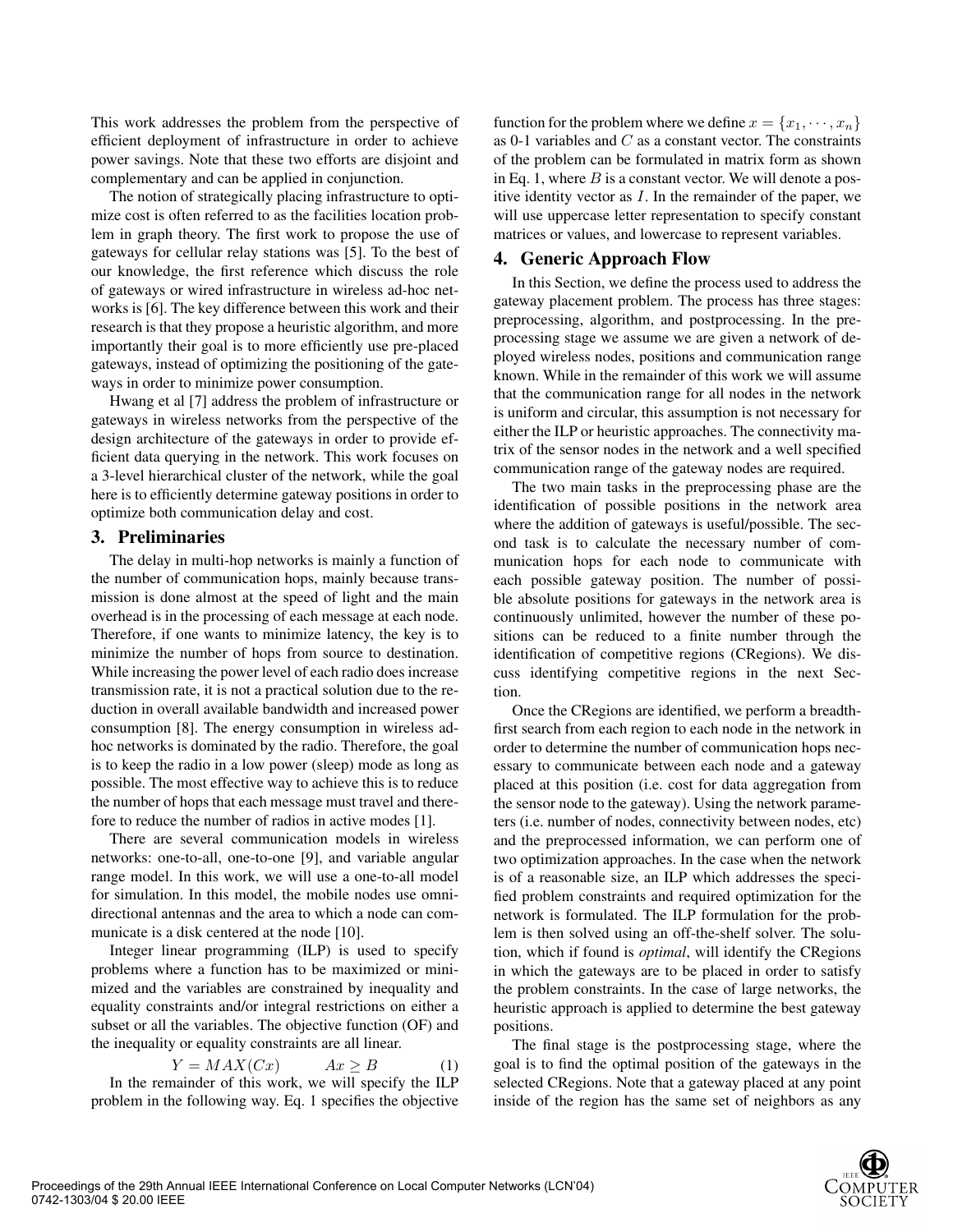other point. Therefore, any point of the selected region can be used for the actual placement of a gateway. However, further optimization can be performed to minimize the distance to all neighboring nodes (i.e better communication ability). For the sake of brevity, we omit the postprocessing phase.

# **5. Preprocessing Stage**

We have developed two preprocessing steps for the gateway placement problem in order to reduce the size and complexity of the ILP formulations. The first preprocessing step is the identification of continuous areas in the network for the placement of gateways. The second preprocessing step is the calculation of the number of communication hops for each node in the network to communicate with each potential region for gateway placement.

The identification technique is based on the disc model and is computed geometrically. For each node in the network its communication range is denoted by a circle centered at each node with radius equal to its communication range. The goal of this process is to identify all dominating regions, or *competitive regions (CRegions)*. A region is defined by overlapping communication ranges of a set of nodes. In each defined region a gateway may be placed which can communicate with the set of nodes defining the region. A region dominates a set of regions if it can also communicate with all nodes defined by the other region. In order to identify the set of CRegions, we consider each region to determine if it is a subset of another region. So, it is excluded from the competitive set.

The second preprocessing step is to calculate the number of multi-hop communications needed for each node to communicate with each identified CRegion. This is done by placing the CRegion as the root node in the network graph, where edges represent communication between nodes of the network, and performing breadth-first search. The number of communication hops for each node to each CRegion is then the breadth-first search depth of each node when the CRegion is the root of the tree.

## **6. Data Aggregation: Optimal ILP**

In this Section, we introduce optimal ILP-based approaches for the placement of gateways into a field of deployed wireless nodes. First, we address the problem of deploying gateways into the network in order to reduce the maximal communication delay for data aggregation. Second, we introduce ILP formulations for the placement of gateways such that the energy consumption in the network is minimized.

## **6.1. Communication Delay**

In this Subsection, we introduce two formulations for the placement of gateways into a deployed network of wireless nodes in order to reduce the communication delay of data aggregated between the sensor nodes and the gateways.

**Minimization of the Number of Gateways.** The goal is to determine the locations to place the minimal number of gateways into the network area under the constraint that each sensor node can communicate with at least one gateway within a given bound on the number of communication hops. As discussed in Section 4, preprocessing is performed in order to determine all possible CRegions and the communication hop count for each node to communicate to each possible CRegion. The problem can now be formulated as the set cover problem [11].

In the ILP formulation we define variable  $x_i$  where  $i =$  $1, \ldots$ , the total number of CRegions. Binary matrix A is assigned a value of one if the hop count for each node  $N_i$  to each CRegion *i* is less than the specified bounds  $(M_{Hops})$ .

$$
Ax \ge 1 \qquad Y = MAX(-Ix) \tag{2}
$$

Using the ILP formulation, (1), the constraint is defined to ensure that each node can communication with at least one gateway within  $M_{Hops}$ . The OF minimizes the number of gateways or CRegions selected to cover all the nodes N.

**Minimization of Worst-Case Delay.** In the dual formulation, the goal is to place less than a specified number of gateways while minimizing the worst-case number of communication hops for any node to communicate with a gateway.

After the preprocessing phase, the problem can be formulated graph theoretically as a set of CRegions which can communicate with each node in the network with a determined number of hops. For example, consider the competitive regions to be one set of vertices and the sensor nodes in the network to be another set. Each region vertex is connected to each sensor node vertex by an edge with a weight equal to the number of hops needed for the network node to communicate with a gateway placed in that region. The goal is to select at most  $K$  region vertices such that (i) all sensor vertices are connected by at least one edge to a region vertex, (ii) the maximum edge weight over all selected connecting edges (between sensors and selected region vertices) is minimized. Each node has a selected edge which is the minimal weighted edges from each node to a selected region node. The selected edge ensures that each node is communicating with the closest selected gateway.

|            |     | $x'_i$ = complement value of $r_i$      |
|------------|-----|-----------------------------------------|
| $min_i$    | $=$ | minimum hop count for node $N_i$        |
| m          | $=$ | maximum of $min_i$                      |
| $A_{ij}$ = |     | number of hop counts for node $N_i$ to  |
|            |     | communicate to competitive region $C_i$ |

In order to formulate this problem as an ILP, we define four variables  $x$ ,  $h$ ,  $min$  and  $m$ . The variable  $x$  is a vector which specifies which CRegions are selected for gateway placement. In addition to variable  $x$ , we create a vector  $x'$  which holds the complement values of x. The complement can be calculated by the addition of the constraint,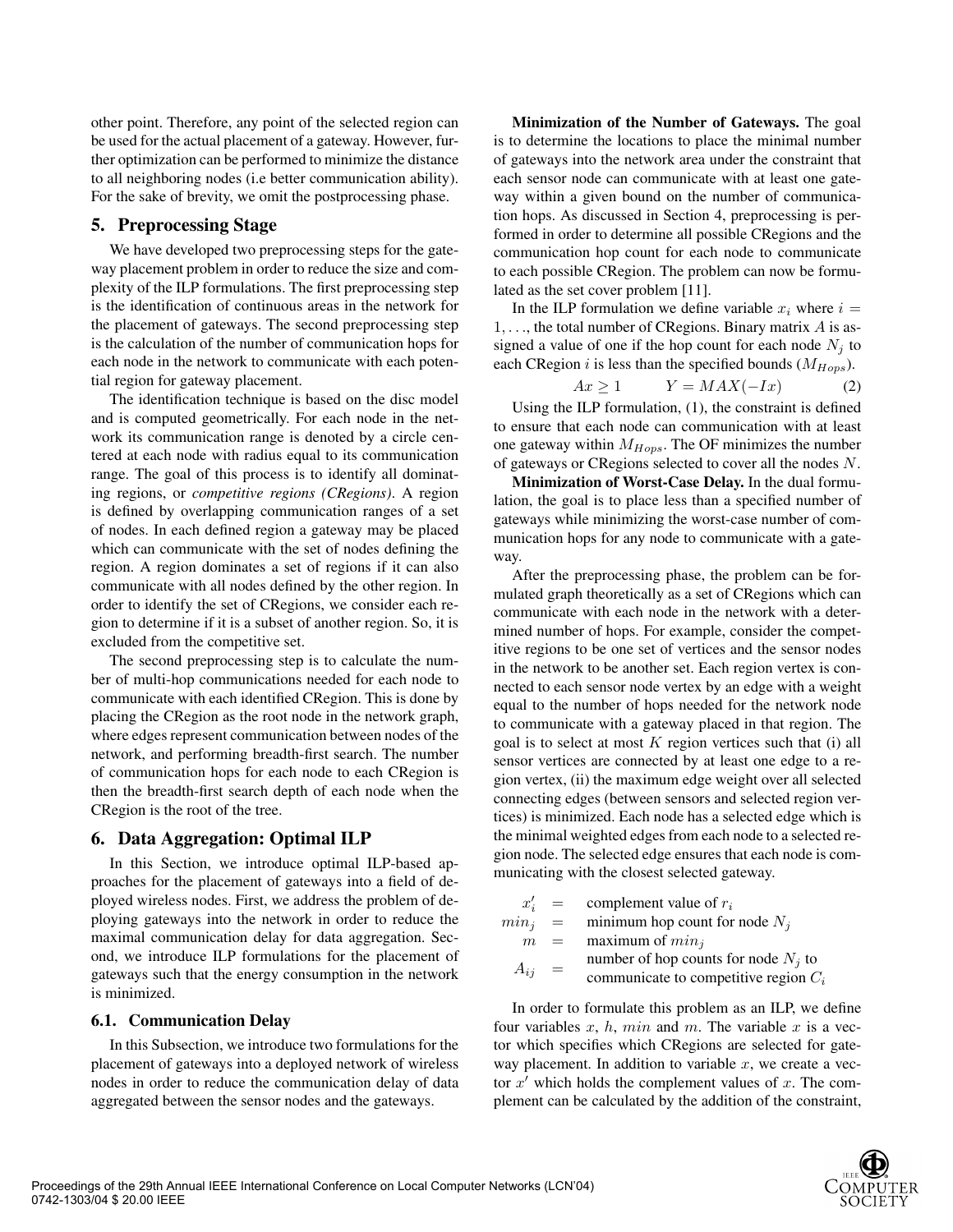$x_i + x'_i = 1$  and  $x'_i$  must be a binary value. In order to determine the minimal hop count for each node to communicate with a selected gateway, the hop count for the node to communicate with each selected gateway must be determined. The variable  $min_j$  is used to specify the minimum hop count for node  $N_i$  to communicate with any selected region. Lastly, we define variable  $m$  to be the maximum hop count value of the minimal hop counts of each node to communicate with a selected gateway. In addition to the variables, we define an identity vector  $I$  and a constant matrix  $A_{ij}$  which specifies the minimum hop count for each node to communicate with each CRegion as determined in the preprocessing phase.

$$
Ix \ge 1 \qquad Ix \le K \quad (3)
$$
  
\n
$$
min_j \ge -A_{ij}x_i - B_{hops}x'_i \text{ for all } i, j \qquad min_j \le 0 \quad (5)
$$
  
\n
$$
m \le min_j \text{ for all } j \qquad m < 0 \quad (6)
$$
  
\n
$$
Y = MAX(Im) \quad (7)
$$

We define five constraints in the ILP formulation. The first two constraints (Eq. 3), are used to enforce that at least one and no more than K CRegions are selected. Additionally, each node must be able to communicate at least one selected regions, therefore the hop count for each node to a selected gateway region must be at least one (4). Therefore the most efficient communication is achieved by having each node communicate with the closest gateway. The minimum hop count for each node to communicate with a selected gateway must be found. This is achieved through the addition of constraints (5) and (6). The final objective is to minimize the maximum of the minimal hop counts. In order to achieve this and force constraints (5) and (6) to the proper values, we define the OF as (7).

The goal is to minimize  $m$ , the maximum (minimum) hop count for all nodes, therefore we specify  $I$  to be a positive identity vector since  $m$  is already a negative value (in this case since  $m$  is a single value  $I$  is solely 1). The OF will force  $|m|$  to be as large as possible, therefore causing m to be assigned the smallest negative hop count possible in (6). This conditions forces variable  $min<sub>j</sub>$  to be equal to the smallest negative hop count, which is therefore larger than all the hop counts for node  $j$  to a CRegion (5).

Constraint (5) contains two components: the hop count for each sensor node to each selected gateway and a bounds component. The first component calculates the hop count for node  $j$  to a selected CRegion  $i$ . This first component will only be a non-zero value if the region  $i$  is selected. However if the region is not selected, it must be ensured that  $min_i$ will not be assigned a zero value. To enforce this constraint we use the second component of the constraint which specifies that in the case that the region is not selected (meaning  $x_i$  is one) then the constraint should be assigned a value larger than the negative hop count bound. This hop count

bound should be larger than the largest hop count for any node to any CRegion. One Cregion must be selected, therefore  $min_i$  will never be assigned to  $-B_{Hops}$ .

#### **6.2. Network Communication**

If a single gateway is placed at one end of the network the average cost for a node to communicate to the gateway will be higher than if the gateway is placed in the center of the network. In this Section, we introduce a ILP formulation for the placement of a minimum number of gateways into the network such that the total amount of communication for all nodes to communicate with a gateway is less than a specified bound.

**Minimization of the Number of Gateways.** The goal of this problem is the identify the minimal number of CRegions such that the sum of all the minimal communication hops for each node to a selected CRegion is less than the given bounds  $(M_{Hops})$ .

The formulation is similar to the Minimize Worst-Case Hop Problem in the previous Subsection, all variables and constants are used except m. All other constraints remain, except the second constraint in Eq. (3) which is replaced by  $Imin \leq M_{Hops}$ , which ensures the bounds on the total number of communication hops used. The objective is to minimize the number of gateways selected, therefore defined as  $Y = MAX(-Ix)$ .

**Minimization of Total Communication Cost.** The dual of the above problem states for a specified number of gateways, find a placement for them in such a way that the total number of communication hops needed for all sensors to communicate with the closest gateway is minimized. In order to solve this problem, the formulation for minimization of worst-case delay (Eq. 6 is removed) is used and the OF is changed to  $Y = MAX(-Imin)$ .

### **7. Data Aggregation: Large Instances**

In this section we introduce lower bounds (LB) and heuristics for addressing the gateway placement problems for networks which can not be efficiently solved using ILP due to their size (number of CRegions and nodes).

All of our LBs are derived using the same methodology: we eliminate a subset of constraints from the original problem formulation and optimally solve in polynomial time the relaxed problem. There are two guiding principles when deciding which constraints should be removed from consideration. The first is that we want to transform the original computationally intractable problem into a problem of polynomial complexity which can be rapidly solved for all instances of interest in a short period of time. The second principle is that we want to keep all constraints that are essential to the formulation of the problem so that the bound is as sharp as possible.

**Lower Bound: Communication Delay.** We demonstrate our lower bound techniques for the placement of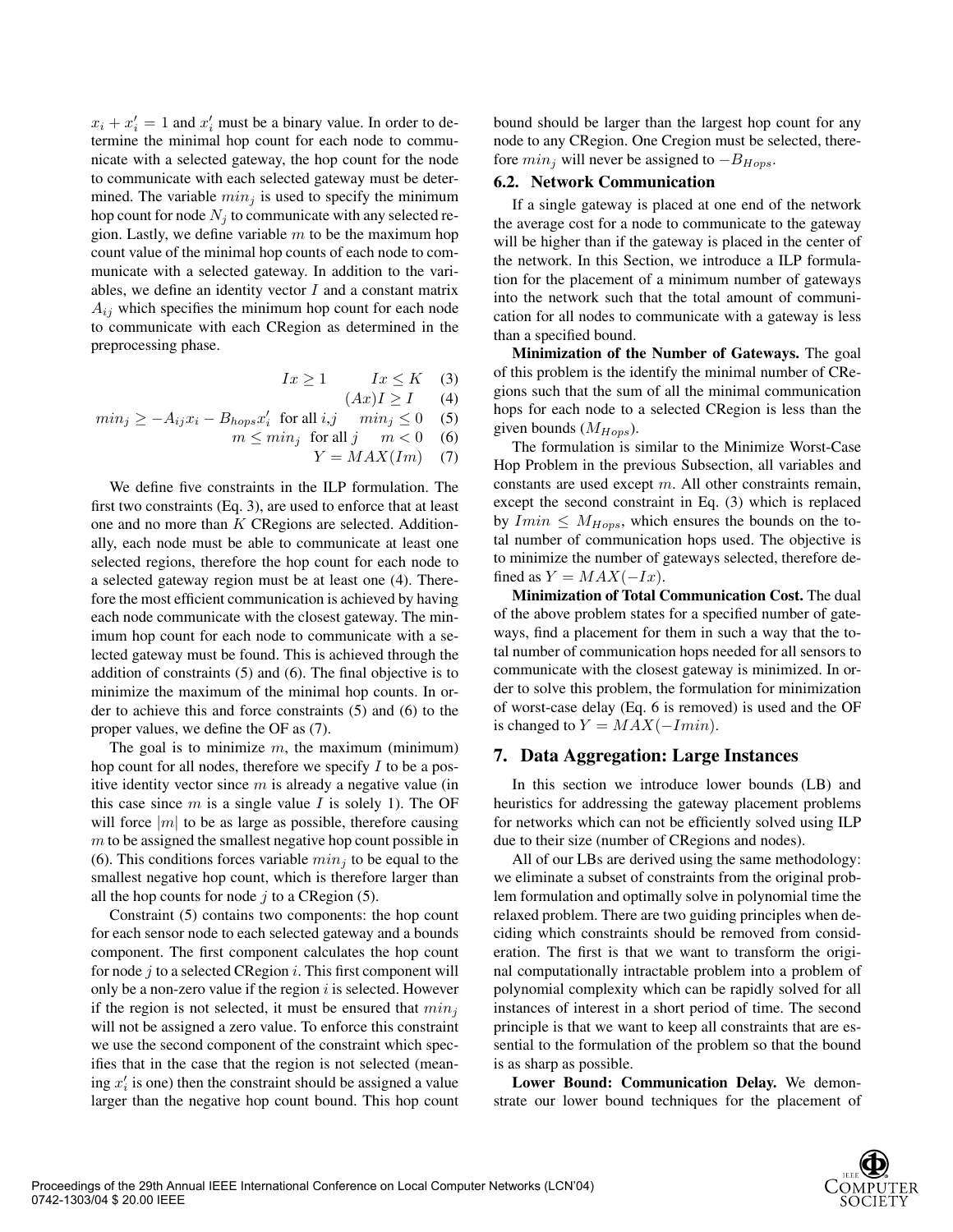| G | Covers        | Util | $\boldsymbol{N}$ |                | Covered By     | $C_i$                                                                                                                         |  |
|---|---------------|------|------------------|----------------|----------------|-------------------------------------------------------------------------------------------------------------------------------|--|
| А | ${1,2,6,7}$   | 4    |                  |                | ${A,B,D}$      | $\frac{1}{5}$                                                                                                                 |  |
| B | ${1,4}$       | 2    |                  | $\overline{c}$ | ${A, C, E}$    |                                                                                                                               |  |
| C | ${2,5,6,8}$   | 4    |                  | 3              | $\{D,E,G\}$    |                                                                                                                               |  |
| D | ${1,3,6,7,8}$ | 5    |                  | 4              | ${B,F}$        |                                                                                                                               |  |
| E | ${2,3,5}$     | 3    |                  | 5              | ${C, E, G}$    |                                                                                                                               |  |
| F | ${4,6}$       | 2    |                  | 6              | ${A, C, D, F}$ |                                                                                                                               |  |
| G | ${3,5,8}$     | 3    |                  | 7              | ${A,D}$        | $\frac{1}{4}$ $\frac{1}{5}$ $\frac{5}{1}$ $\frac{1}{2}$ $\frac{1}{4}$ $\frac{1}{5}$ $\frac{1}{1}$ $\frac{5}{5}$ $\frac{1}{1}$ |  |
|   |               |      |                  | 8              | ${C,D,G}$      | $\bar{5}$                                                                                                                     |  |

**Table 1. Example of lower bound for delay.**

gateways in such a way that all nodes are able to communicate to one of the placed gateways in no more than  $k$  hops. To formulate this technique, we identify for each node all CRegions that are within  $M_{Hops}$  distance.

For each node the minimal expected cost in the following way. The utility of a gateway is defined as the number of nodes to which the gateway can communicate. For each node  $i$ , we find the utility for each gateway which covers the node and claim that the minimum expected cost  $(EC<sub>i</sub>)$  for the node, in terms of the number of required gateways per node, is equal to the inverse of the utility of the maximum gateway. For example, if a node is covered by three gateways with utility 7, 9, and 11 (number of nodes each CRegion can communication to), the minimal expected cost is  $\frac{1}{11}$ .

Consider the example set of nodes and CRegions (gateways) shown in Table 1, each gateway G covers a set of nodes  $N$  shown in column two, and the utility of each gateway is calculated. For each node  $N$ , the minimal expected cost for each gateway is calculated. It is easy to see that the lowest expected cost of the solution (i.e. number of gateways) can not be better than the sum of minimal expected costs for all nodes in the network. Of course, due to the constraint that the number of gateways must be integer, we take the ceiling of this number for the lower bound. In the case of the example, the lower bound is  $[\sum EC_i] = 2$ .

During the derivation of this LB we disregarded two types of problem constraints. The first is that a subset of the gateways may have overlapping node covers and therefore their simultaneous use will not bring benefit which is equal to the sum of individual benefits. The second disregarded type of constraints is that once we cover a particular node with a particular gateway all other nodes covered by that gateway will have the same minimal expected cost. If we reinstate the second constraint we obtain a slightly slower, but more accurate lower bound technique. This can be accomplished in the following way. We find a node with the maximal minimal expected cost. The simple but powerful observation is that all nodes covered simultaneously

must have at least this cost, therefore for a node with expected cost  $\frac{1}{k}$ , we find a subset of  $k - 1$  nodes which each have as high as possible minimal expected cost and alter their cost to this higher level, dictated by the node currently with expected cost. After, we remove all of these nodes from consideration and repeatedly invoke the procedure until the all nodes are covered. At each iteration, we sum the EC of the nodes removed at the step.

The second LB relaxes the problem in such a way that it does not consider all nodes, but only a subset of nodes that can be covered simultaneously with a node that has maximal minimal expected cost. In order to further improve the sharpness of that LB and remove this limitation we have developed the third LB technique. The technique is identical to the second LB technique with one notable exception. At each step we consider for alternation of the minimal expected cost only nodes that can be simultaneously covered with one of the gateways in the set for the node with the maximal minimal expected cost.

**Lower Bound: Communication Cost.** Although both, placement of gateways for minimal communication delay and placement of gateways for minimal communication cost are NP-complete problems, the second problem is more difficult to address. While in the second case, communication between each node and the closest gateway in principle has different cost. Nevertheless, with a suitable modification of the LB technique from the previous Subsection can be adopted for this task. We begin by using the preprocessed number of communication hops for each node to CRegion. Next, we calculate for each potential CRegion the number of nodes that are on hop distance  $1, 2, 3, \ldots, L$ . At this point, we can establish a series of LBs.

The first LB is calculated by finding  $k$  gateways which have the largest number of nodes at each hop distance (breadth-first search depth). We denote the sum of the number of nodes that the gateways cover at level one as  $l_1$ , and more generally the number of nodes that the  $k$ largest of gateways covers cover at level k as  $k_j$ . We continue to add cumulatively the number  $l_1, l_2, \ldots$ , as long as their sum is not larger than the number of nodes in the network. In this case, the LB on the achievable number of hops is the sum of the hop count for each node to each gateway at each level  $l$  included above. No solution can have a smaller number of hops than this proposed sum due to the fact that when selecting the gateways sets at each level, the nodes in the sets are not disjoint. In order to establish a sharper bound we will address the following problem which is a relaxation of the gateway placement for minimization of communication cost. The problem is of polynomial complexity, we state it in Garey-Johnson format [11].

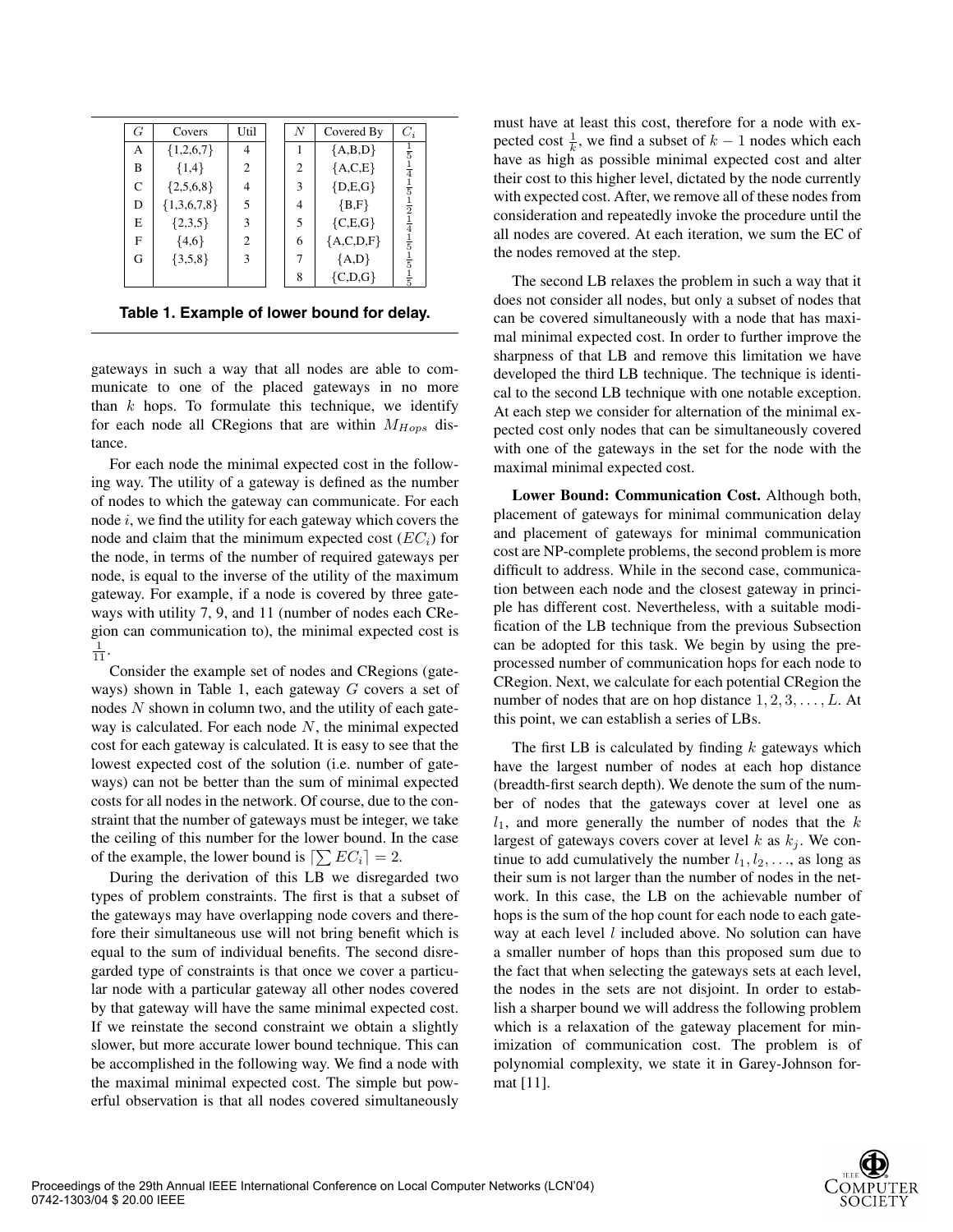**Problem:** *BFS-based Gateway Selection for* n *Node Cover* **Given:** *Graph* G *that consists of a single component and* m *gateways. Each gateway is connected to a subset of the nodes in* G*. For each node* i *for each gateway*  $j$  the level  $l_{ij}$  is the number of the edges on the short*est path from* i *to* j*. Integer* k *and real number* m*.*

**Question:** *Is there a subset of gateway nodes with of at most* k *in such a way that at least* n *nodes are at average distance* d *from one of these selected gateways?*

**Lemma:** The farthest node with respect to to each of the gateways which are used to create the sum of the required number of nodes are at the same level. With respect to each selected gateway we will include all nodes to the level  $(l-1)$ and some nodes (possibly 0) at level (l). Proof of this lemma can be found in [12].

Based on this observation we have developed the following algorithm that yields the optimal solution to the BFS-based Gateway Selection for n Node Cover problem in polynomial time. Denote the number of nodes with that are at level j with respect of gateway i as  $N_{ij}$  and denote that the average multi-hop distance for all nodes in this set as  $d_{ij}$ . We iteratively proceed by setting the level  $L_a$  that indicates that all nodes that form the set of nodes with this level or less are in consideration. We start from the lower level  $(l_1)$  and try to find subset of k gateways that cover a total of  $n$  nodes (where  $n$  is the number of nodes in the network). We iteratively continue to increase the average level of the overall sum until we find a solution. After each increase we consider at each level the number of nodes that are covered with the property that their average distance  $(d_{ij})$  is at most the targeted average distance. The number of nodes covered by the  $k$  gateways with the largest number of nodes is calculated. If this sum is larger than  $n$ , the total number of nodes, the LB is  $(L_a)$ , otherwise the iterative process is continued by increasing  $L_a$ .

**Minimization of Maximal Communication Delay Heuristic.** In this Subsection, we present a heuristic optimization algorithm for gateway placement for the minimization of maximal communication delay. The approach has two major novelties, one with respect to the employed optimization mechanism, one with respect to the objective function.

The standard approach to execute the heuristic constructive algorithm is the selection at each step of the procedure one of potential gateways to be in the final overall solution. We take the opposite strategy: at each step we decide which of the candidate gateways will be eliminated from further consideration. The intuition behind this decision is that it is often much easier to accurately choose which gateway most likely will not be well suited for the final solution. After each removal of a potential gateways from further consideration, the global picture about the value of each potential gateway to be part of the final solution becomes signifi-

cantly clearer due to the fact that a large subset of nodes in the network have fewer options in terms of coverage by one of the remaining gateways. Furthermore, the most important choices are made towards the end of the optimization process when not only the number of options that have to be considered is exponentially smaller, but also when one can conduct pseudo-exhaustive search using either the branch and bound technique or the ILP approach. Since, we already have the ILP formulation, we can additionally leverage on its value for this task.

The OF for determining which candidate gateways to eliminate from further consideration at each step has four components: lower bounds, average node difficulty for coverage, greedy heuristic and randomized greedy heuristic. Each component itself has two parts: one that is calculated under the assumption that a particular candidate is not included in the solution and one that is calculated assuming that the particular gateway is included into the final solution. The two parts of each component are included in the overall OF with opposite weight signs. The average coverage of each node is calculated by finding the number of gateways that currently cover each node,  $C_i$ . If this value is high, the node will be easy to cover and vice versa if it is low. We calculate the difficulty to cover the node  $n_i$ , as  $dc_i = \frac{1}{C_i^2}$ . Again, the measure is calculated before and after each decision that a particular node is included and excluded from the final solution. The node is retained if its exclusion does not significantly increase the overall average coverage and its inclusion has positive impact on the same characteristics.

The third component is a greedy heuristic and selects the gateway with the highest number of covered nodes. The final measure is a randomized version of the greedy algorithm. At each step we probabilistically select a gateway for inclusion based on the coverage by the gateway. The overall OF is the weighted sum of each of two parts of all four components. Weight factors were determined experimentally.

**Heuristic Algorithm for Minimization of Average Communication Cost.** The algorithm for Minimization of Average Communication Cost follows exactly the structure of the procedure for Minimization of Maximal Communication Delay. In addition, to straightforward substitutions of one type of LBs with another, we change the coverage efficiency components of the OF and greedy algorithms. Details can be found in [12].

## **8. Experimental Analysis**

In this Section, we present extensive simulation results related to the improvement of communication delay and power consumption in multi-hop ad-hoc wireless networks by the addition of a small number of gateways. Our main goal is to answer the following three questions. The first is to experimentally establish a bound on the size and com-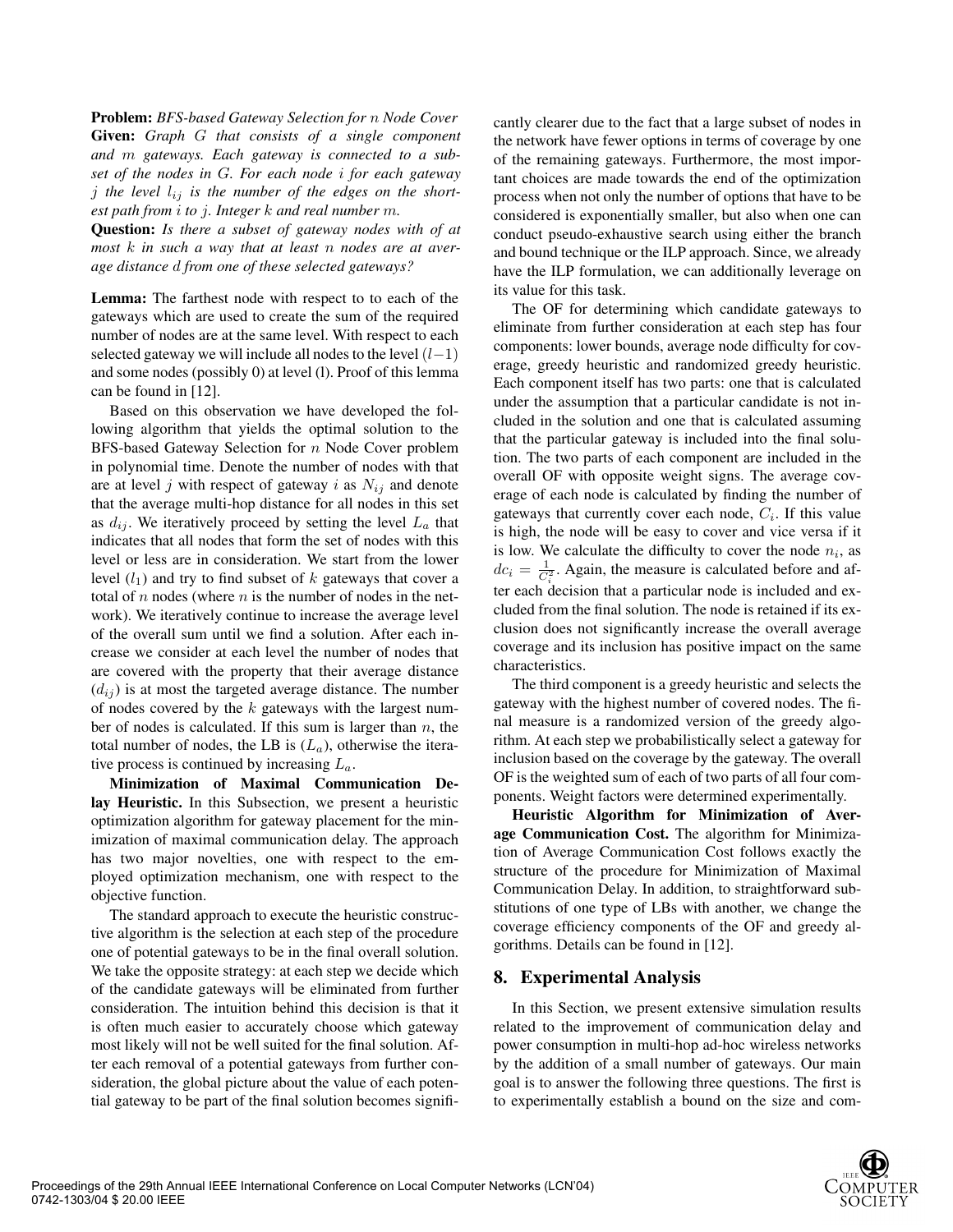

**Figure 1. (a,b) Relative effectiveness for delay reduction using heuristic vs. pseudo random gateway placement. (c,d) Median delay improvement optimized using LB heuristic over the greedy approach.**



**Figure 2. (a,b) Median hop improvement for the heuristic over the greedy approach, (c,d) Median hop improvement for the LB over the heuristic approach.**

plexity of the netowrk which can be optimally solved using the state-of-the-art ILP CPLEX solver. The second objective is to quantify the effectiveness of our heuristics by comparing them against greedy algorithms. The final goal is to simultaneously evaluate the effectiveness of both the heuristic algorithm and the sharpness of the LB by comparing the gap between them.

For the purpose of our experimental studies we generated instance of wireless ad-hoc networks in the following way. All nodes were placed inside of the square of size  $100m x$ 100m. In order to control the density of the network we varied two parameters:  $n$ , the number of nodes in the network and d, the communication range between two nodes. We followed the standard communication disc model for determining which node can send a message to another node in a single hop. For each node, we generated independently their  $x$  and  $y$ -coordinates using a random number generated with uniform distribution. Therefore, our graph has the structure of uniform geometric graph. The number of nodes and the communication range was varied between two boundaries. On one side, we considered only networks that form a single connected component and on the other side we considered only networks that require at least two hops for communication between at least one pair of node. These two boundary cases are natural limits for the study of multi-hop ad-hoc

| <b>Nodes</b> | Comm  | Gateways |      | Comm  | Gateways |      |
|--------------|-------|----------|------|-------|----------|------|
|              | Range | Delay    | Hops | Range | Delay    | Hops |
| 100          | 25m   | 47       | 22   | 15m   | 56       | 29   |
| 200          | 25m   | 41       | 14   | 15m   | 49       | 19   |
| 300          | 25m   | 28       | 5    | 15m   | 40       | 8    |
| 400          | 25m   | 11       |      | 15m   | 22       | 3    |
| 500          | 25m   |          |      | 15m   |          |      |

# **Table 2. Size and complexity of largest instances which can be solved using ILP (CPLEX).**

networks. For each setup we generated a 100 networks and used median and average aggregate statistics to convey the effectiveness of the mechanism, algorithm or LB.

The ILP approach guarantees the generation of an optimal solution, therefore the key question is how large and complex instances the state-of-the-art solver can solve. For this purpose, we used the CPLEX solver on a 2.4 GHz PC and allow the maximal runtime to be one hour. Table 2 shows the size and complexity of instances which can be optimally solved using the CPLEX ILP solver under the stated conditions. The first column indicates the number of nodes,